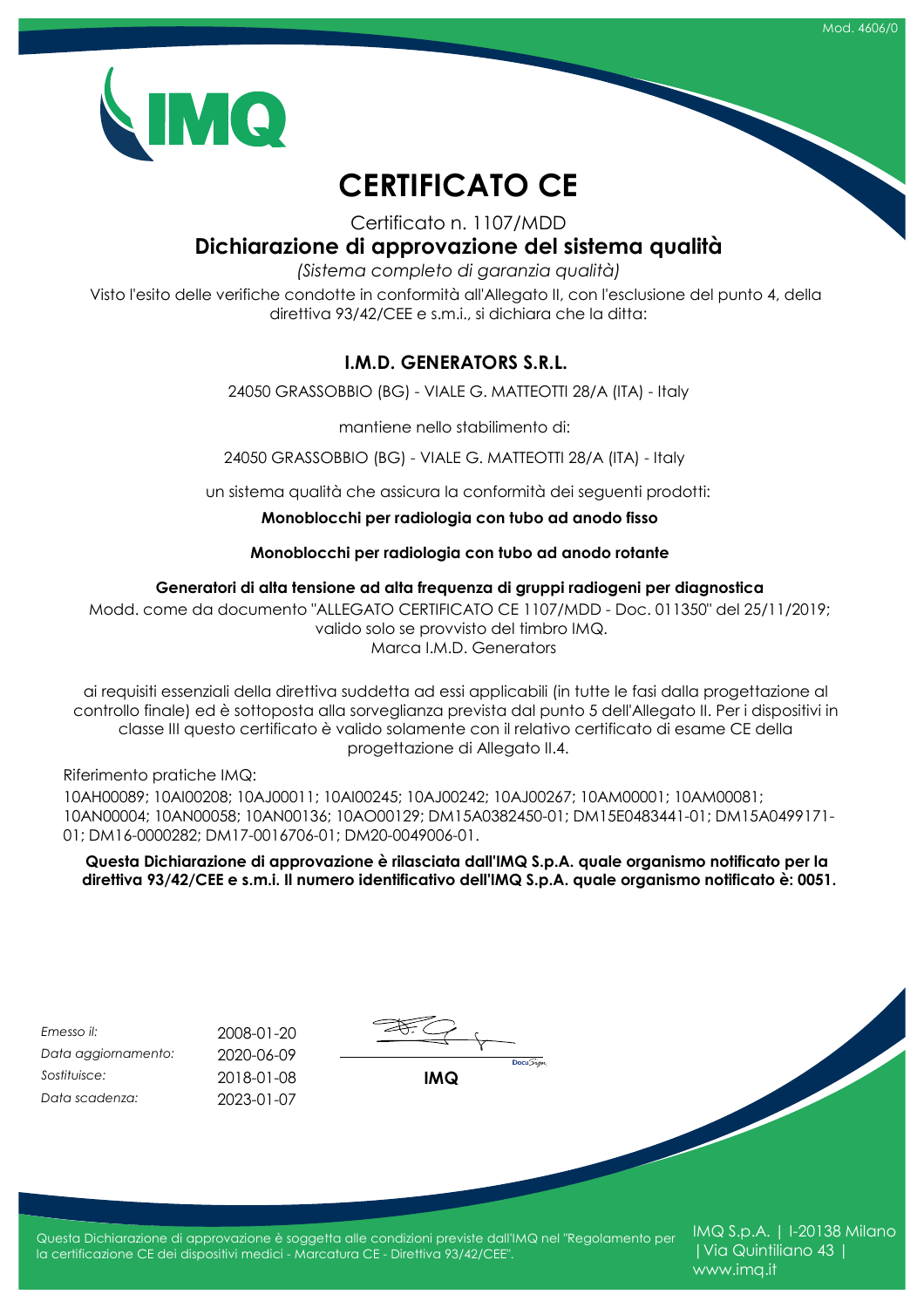



# **EC CERTIFICATE**

Certificate No 1107/MDD

**Full Quality Assurance System Approval Certificate**

On the basis of our examination carried out according to Annex II, excluding section 4, of the Directive 93/42/EEC and its revised version, we hereby certify that:

#### **I.M.D. GENERATORS S.R.L.**

24050 GRASSOBBIO (BG) - VIALE G. MATTEOTTI 28/A (ITA) - Italy

manages in the factory of:

24050 GRASSOBBIO (BG) - VIALE G. MATTEOTTI 28/A (ITA) - Italy

a quality assurance system ensuring the conformity of the following products:

**X-ray tube heads with fixed anode**

#### **X-ray tube heads with rotating anode**

#### **High frequency high voltage generator for radiodiagnostic**

Type ref. as to document "ALLEGATO CERTIFICATO CE 1107/MDD - Doc. 011350" dated 2019/11/25; valid only if provided with IMQ stamp. Trade mark I.M.D. Generators

with the relevant essential requirements of the aforementioned directive (from design to final inspection and testing) and it is subject to surveillance as specified in section 5 of Annex II. For class III devices, this certificate is valid only with the relevant EC Design-Examination Certificate of Annex II.4.

Reference to IMQ files Nos:

10AH00089; 10AI00208; 10AJ00011; 10AI00245; 10AJ00242; 10AJ00267; 10AM00001; 10AM00081; 10AN00004; 10AN00058; 10AN00136; 10AO00129; DM15A0382450-01; DM15E0483441-01; DM15A0499171- 01; DM16-0000282; DM17-0016706-01; DM20-0049006-01.

**This Approval Certificate is issued by IMQ S.p.A. as Notified Body for the Directive 93/42/EEC and its revised version. Notified Body notified to European Commission under number: 0051.**

| Date:                     | 2008-01-20                                                            |                                                                                                   |                                                     |
|---------------------------|-----------------------------------------------------------------------|---------------------------------------------------------------------------------------------------|-----------------------------------------------------|
| Updated:                  | 2020-06-09                                                            |                                                                                                   |                                                     |
| <b>Substitution Date:</b> | 2018-01-08                                                            | <b>Docu</b> Sign<br><b>IMQ</b>                                                                    |                                                     |
| <b>Expiry Date:</b>       | 2023-01-07                                                            |                                                                                                   |                                                     |
|                           |                                                                       |                                                                                                   |                                                     |
|                           | certification of Medical Devices - CE Marking - Directive 93/42/EEC". | This Approval Certificate is subjected to the provisions laid down in the "IMQ regulation for the | IMQ S.p.A.   I-20138 Milano<br>  Via Quintiliano 43 |

www.imq.it

**This is a translation of the Italian text, which prevails in case of doubts**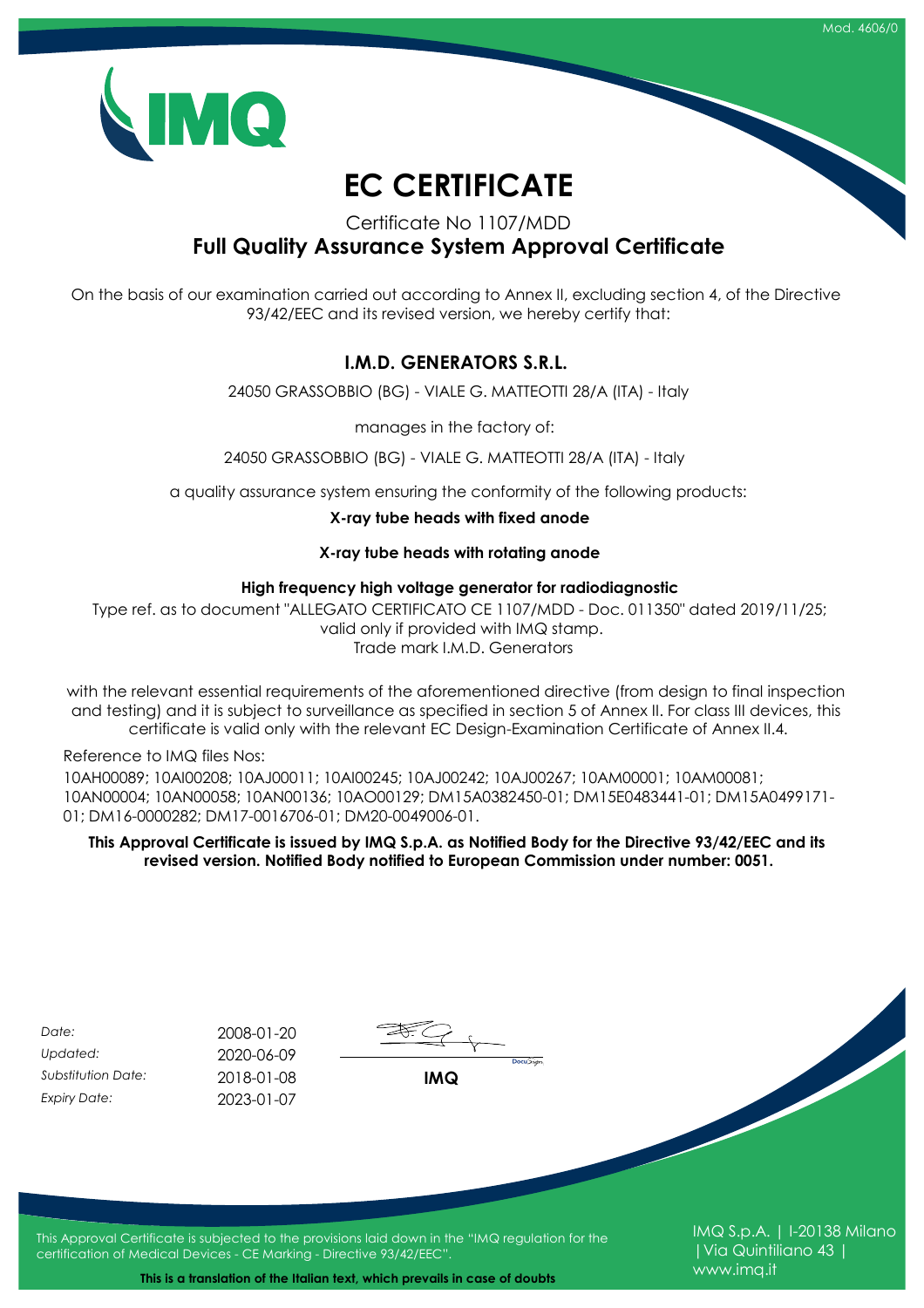

**IMD** Generators VIALE МАТТЕОТТІ 28/A - I-24050 GRASSOBBIO - ВЕRGAMO - ITALY<br>P.IVA / C.F. / REG. IMPR. 02191860135 - R.E.A. 371279 - Cap. Soc. : € 90.000 INT. VERS<br>TEL.: +39 035 526344 - Fax : +39 035 526086

# ALLEGATO CERTIFICATO CE 1107/MDD

### MONOBLOCCHI ANODO ROTANTE

| <b>MODELLO</b><br><b>DISPOSITIVO:</b> | <b>CODICE</b><br><b>PRODUZIONE:</b> |
|---------------------------------------|-------------------------------------|
| <b>HF1 R/2</b>                        | XRM.11.B01.001                      |
| HF1 R/2                               | XRM.11.B13.001                      |
| HF1 R/2                               | XRM.11.B29.001                      |
| <b>HF1 R/3</b>                        | XRM.11.B10.001                      |
| <b>HF1 R/4</b>                        | XRM.11.B14.001                      |
| <b>HF1 R/6</b>                        | XRM.11.B21.001                      |
| <b>HF1 R/7</b>                        | XRM.11.B20.001                      |
| <b>HF1 R/7</b>                        | IRM.11.B20.001                      |
| HF1 $R/7$                             | XRM.11.C20.001                      |
| <b>HF1 R/7</b>                        | XRM.11.D20.001                      |
| HF1 $R/7$                             | IRM.11.278.001                      |
| HF1 R/7 ORB                           | IRM.11.284.001                      |
| <b>HF1 R/8</b>                        | XRM.11.I22.001                      |
| <b>HF1 R/8</b>                        | XRM.11.H22.001                      |
| HF1 R/9                               | XRM.11.D23.001                      |
| <b>HF1 R/9</b>                        | XRM.11.C23.001                      |
| <b>HF1 R/11</b>                       | XRM.11.B25.001                      |
| <b>HF1 R/12</b>                       | XRM.11.B26.001                      |
| <b>HF1 R/13</b>                       | XRM.11.B34.001                      |
| <b>HF1 R/14</b>                       | XRM.11.C13.001                      |
| <b>HF1 R/14</b>                       | XRM.11.E13.001                      |
| <b>HF1 R/14</b>                       | XRM.11.F13.001                      |
| <b>HF1 R/15</b>                       | XRM.11.C01.001                      |
| <b>HF1 R/16</b>                       | XRM.11.B37.001                      |
| <b>HF1 R/17</b>                       | XRM.11.B38.001                      |
| <b>HF1 R/18</b>                       | XRM.11.C29.001                      |
| <b>HF1 R/19</b>                       | XRM.11.B42.001                      |
| <b>HF1 R/21</b>                       | XRM.11.C21.001                      |
| <b>HF1 R/21</b>                       | XRM.11.D21.001                      |
| <b>HF1 R/22</b>                       | XRM.11.B50.001                      |
| HF1 R/23 ORB                          | XRM.11.G51.001                      |



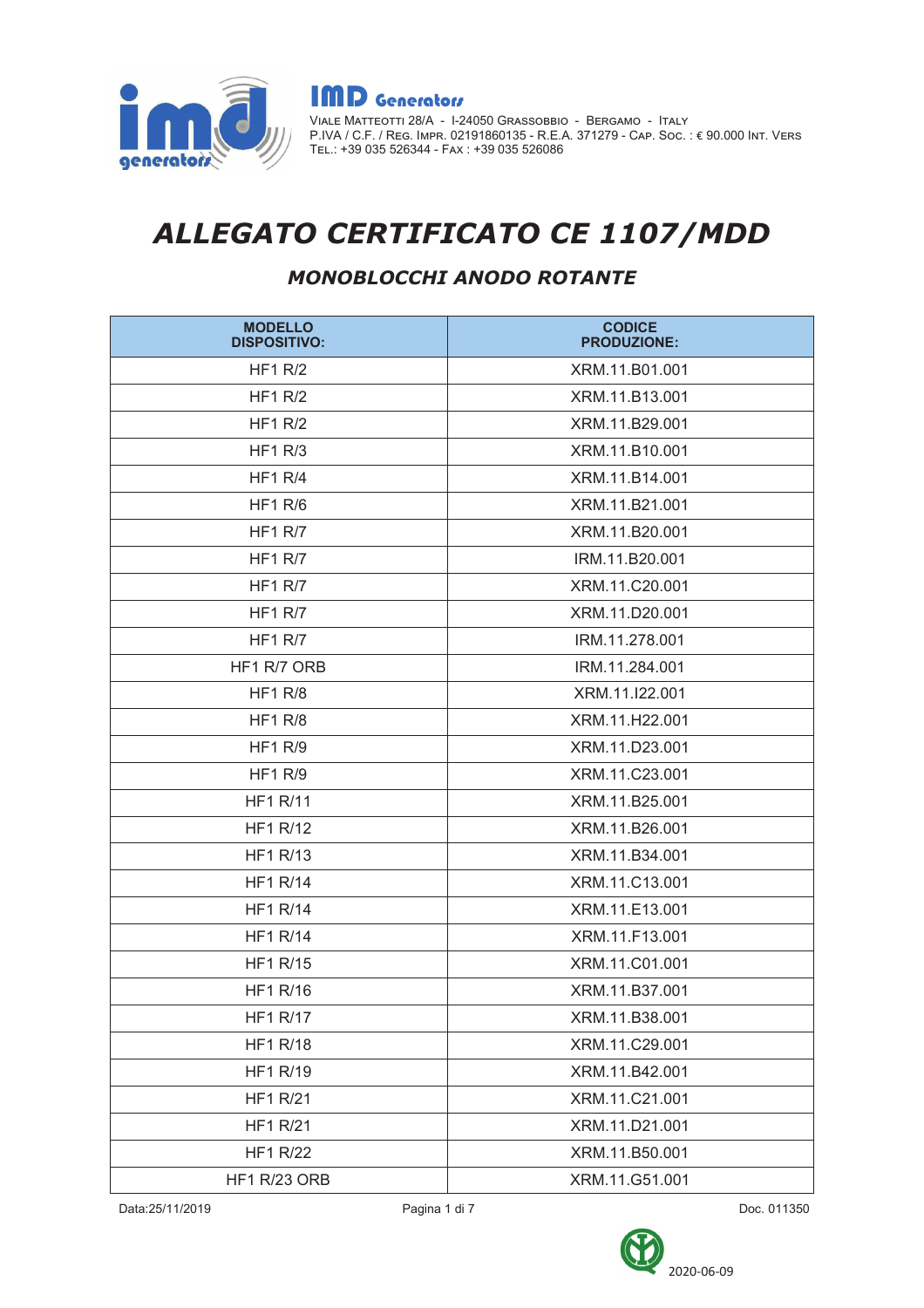

| <b>MODELLO</b><br><b>DISPOSITIVO:</b> | <b>CODICE</b><br><b>PRODUZIONE:</b> |
|---------------------------------------|-------------------------------------|
| <b>HF1 R/23 ORB</b>                   | XRM.11.L51.001                      |
| HF1 R/23 ORB                          | IRM.11.279.001                      |
| <b>HF1 R/23 ORB</b>                   | IRM.11.280.001                      |
| <b>HF1 R/23 ORB</b>                   | IRM.11.281.001                      |
| <b>HF1 R/23 ORB</b>                   | IRM.11.296.001                      |
| <b>HF1 R/24</b>                       | XRM.11.D29.001                      |
| <b>HF1 R/27</b>                       | XRM.11.C31.001                      |
| <b>HF1 R/27</b>                       | XRM.11.D31.001                      |
| <b>HF1 R/28</b>                       | XRM.11.C50.001                      |
| <b>HF1 R/29</b>                       | XRM.11.B46.001                      |
| <b>HF1 R/30</b>                       | XRM.11.F22.001                      |
| <b>HF1 R/31 ORB</b>                   | XRM.11.C51.001                      |
| <b>HF1 R/32 ORB</b>                   | XRM.11.C55.001                      |
| <b>HF1 R/33</b>                       | IRM.11.301.001                      |
| <b>I-40R 5RF</b>                      | 101.01.101.001                      |
| <b>I-40R 5RF LC</b>                   | 101.01.120.001                      |
| <b>I-40R 15RF</b>                     | 101.01.138.001                      |
| <b>I-40R 15RF AC</b>                  | 101.01.184.001                      |
| <b>I-40R 15RF LC</b>                  | 101.01.124.001                      |
| I-40R 15RF LC+                        | 101.01.182.001                      |
| I-40R 15RF LC ORB                     | 101.01.177.001                      |
| I-40R 15RF LC ORB                     | 101.01.178.001                      |
| E-40R HF X20P L                       | IRM.11.203.001                      |
| E-40R HF X20P C16K L                  | IRM.11.277.001                      |
| E-40R HF X20P C16K L                  | IRM.11.282.001                      |
| E-40R HF X22 C AL                     | IRM.11.210.001                      |
| E-40R HF X22 C16K C                   | IRM.11.283.001                      |
| E-40R/A HF X20P L                     | IRM.11.212.001                      |
| $E-40R/A$ HF X20P L                   | IRM.11.253.001                      |
| E-40R HF XR05 L                       | IRM.11.213.001                      |
| <b>E-40R HF XR05</b>                  | IRM.11.254.001                      |
| E-40R HF XD56 L                       | IRM.11.246.001                      |
| E-40R HF X22 C                        | IRM.11.218.001                      |
| E-40R HF X22 C                        | IRM.11.252.001                      |
| E-40R HF XR03                         | IRM.11.219.001                      |
| E-40R HF XR03 C                       | IRM.11.255.001                      |

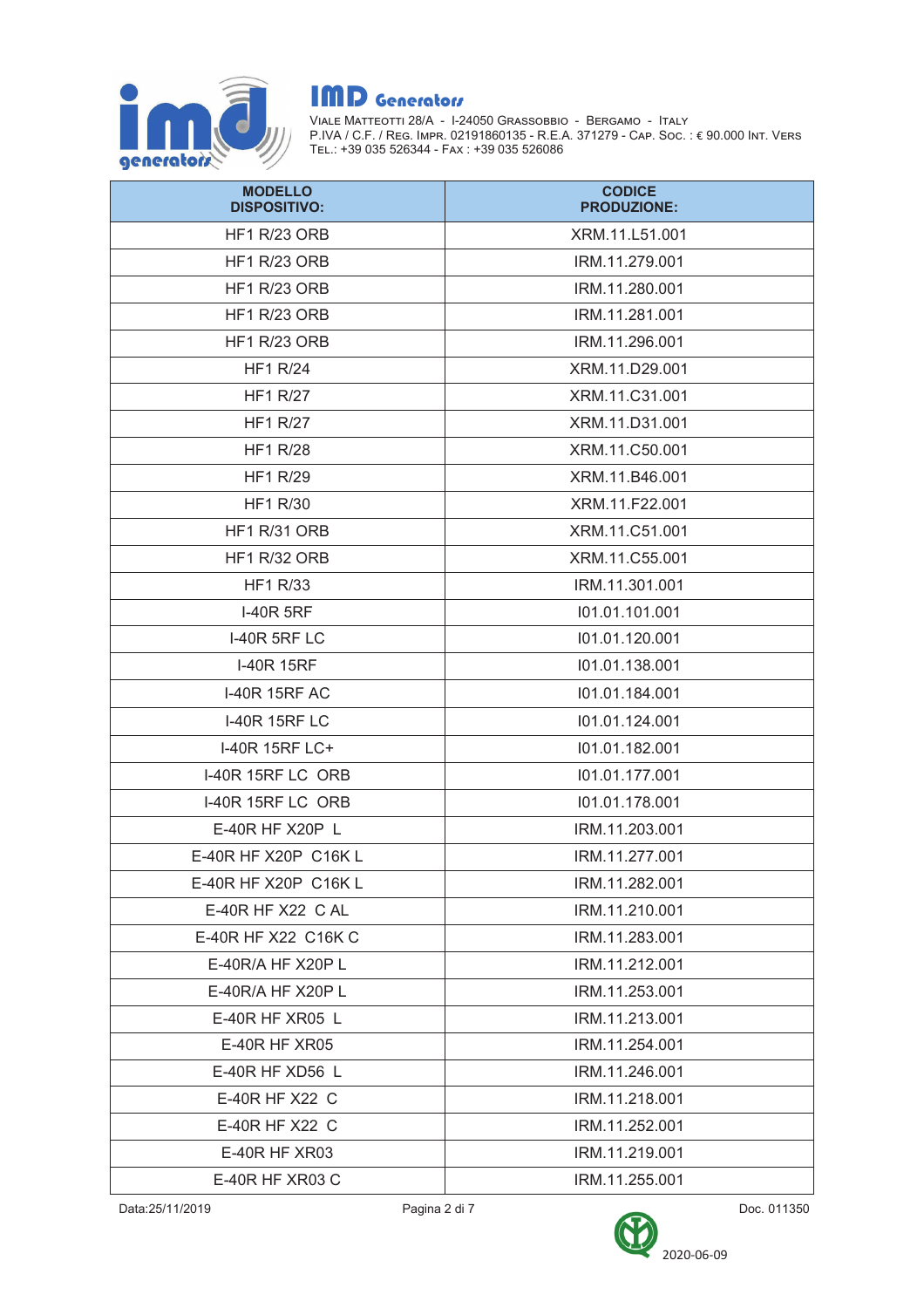

| <b>MODELLO</b><br><b>DISPOSITIVO:</b> | <b>CODICE</b><br><b>PRODUZIONE:</b> |
|---------------------------------------|-------------------------------------|
| E-40R HF XD56 C                       | IRM.11.248.001                      |
| E-40R HF X20P L                       | IRM.11.251.001                      |
| E-40R HF RTM30 C                      | IRM.11.229.001                      |
| E-40R HF KL66 L                       | IRM.11.243.001                      |
| E-40R HF KL65 C                       | IRM.11.245.001                      |
| E-40R HF XRR-2251                     | IRM.11.291.001                      |
| E-40R HF XRR-1231                     | IRM.11.292.001                      |
| E-100R HF X22                         | IRM.11.209.001                      |
| E-100R HF XR03                        | IRM.11.207.001                      |
| E-100R HF XR03                        | IRM.11.256.001                      |
| E-100R HF XD56                        | IRM.11.247.001                      |
| E-100R HF X22                         | IRM.11.216.001                      |
| E-100R HF X22 C16K                    | IRM.11.221.001                      |
| E-100R HF XR03 C16K                   | IRM.11.228.001                      |
| E-100R HF XD56 C16K                   | IRM.11.249.001                      |
| E-100R HF KL65                        | IRM.11.244.001                      |
| E-100R HF KL65                        | IRM.11.287.001                      |
| E-100R HF XRR-1231                    | IRM.11.295.001                      |
| MHF2030 X22                           | 101.01.108.001                      |
| MHF2030 X22                           | IRM.11.205.001                      |
| MHF2030 KL65                          | IRM.11.208.001                      |
| MHF2030 KL64                          | IRM.11.285.001                      |
| <b>MHF2030 RTM30 HS</b>               | 101.01.110.001                      |
| MHF2030 RTM30 HS                      | IRM.11.220.001                      |
| MHF2030 RTM30 HS                      | IRM.11.226.001                      |
| MHF2030 RTM30 HS                      | IRM.11.227.001                      |
| MHF2030 X22                           | IRM.11.230.001                      |
| MHF2030 X22                           | IRM.11.231.001                      |
| MHF2015 X22                           | 101.01.131.001                      |
| MHF2015 X22                           | IRM.11.232.001                      |
| MHF2030 X22                           | IRM.11.239.001                      |
| MHF2030 XR03                          | IRM.11.274.001                      |
| MHF2030 XR05                          | IRM.11.275.001                      |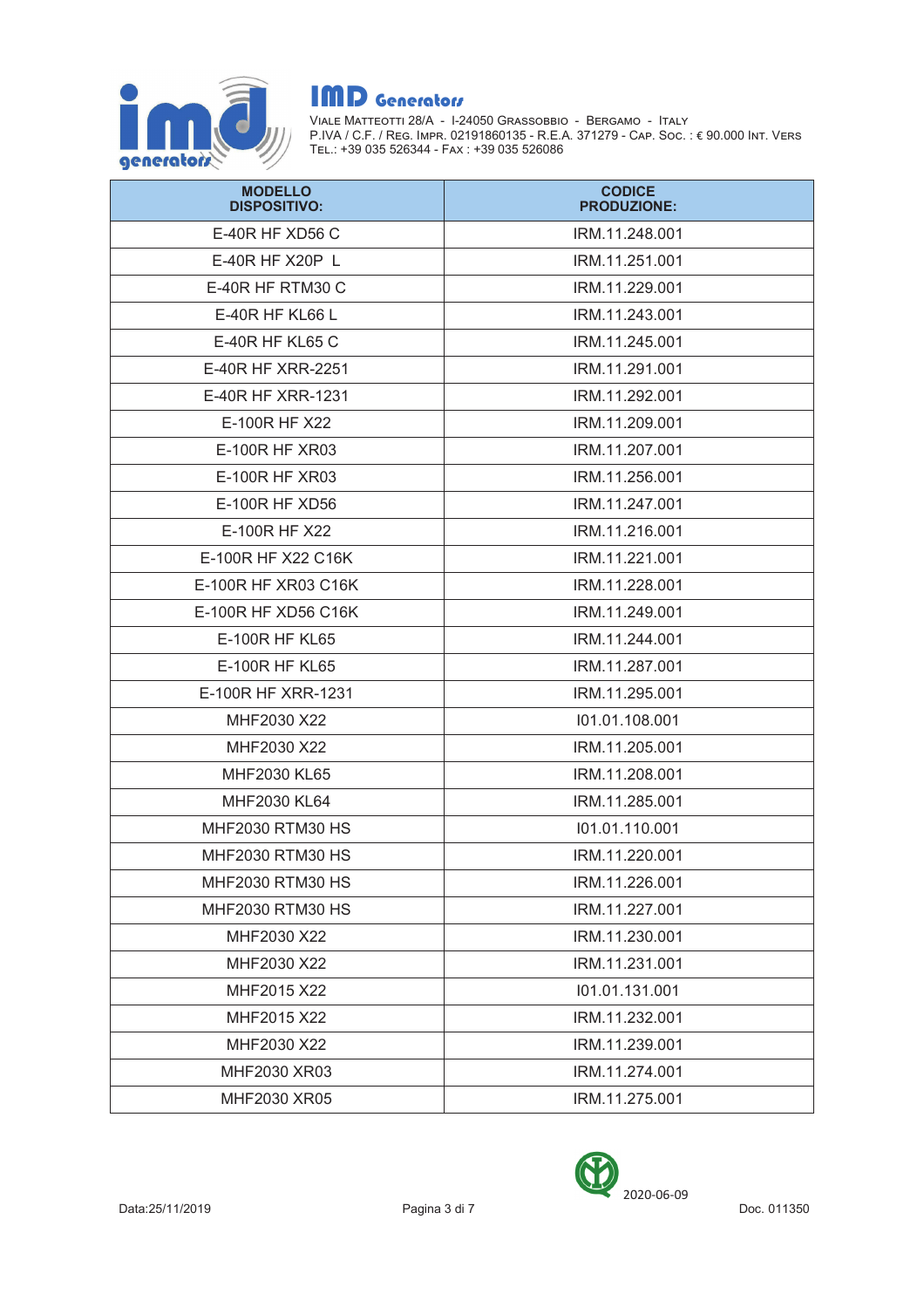

**IMD** Generators VIALE МАТТЕОТТІ 28/A - I-24050 GRASSOBBIO - ВЕRGAMO - ITALY<br>P.IVA / C.F. / REG. IMPR. 02191860135 - R.E.A. 371279 - Cap. Soc. : € 90.000 INT. VERS<br>TEL.: +39 035 526344 - Fax : +39 035 526086

# ALLEGATO CERTIFICATO CE 1107/MDD

### MONOBLOCCHI ANODO FISSO

| <b>MODELLO</b><br><b>DISPOSITIVO:</b> | <b>CODICE</b><br><b>PRODUZIONE:</b> |
|---------------------------------------|-------------------------------------|
| <b>HF1 F/0</b>                        | XRM.11.B28.001                      |
| <b>HF1 F/0</b>                        | XRM.11.C28.001                      |
| <b>HF1 F/2</b>                        | XRM.11.B02.001                      |
| HF1F/2                                | XRM.11.B03.001                      |
| HF1F/2                                | XRM.11.B06.001                      |
| HF1F/2                                | XRM.11.B09.001                      |
| HF1F/2                                | IRM.11.268.001                      |
| <b>HF1 F/3</b>                        | XRM.11.B33.001                      |
| <b>HF1 F/4</b>                        | XRM.11.B40.001                      |
| <b>HF1 F/7</b>                        | XRM.11.E49.001                      |
| <b>HF1 F/8</b>                        | XRM.11.B41.001                      |
| <b>HF1 F/10</b>                       | XRM.11.H40.001                      |
| <b>HF1 F/11 DS</b>                    | XRM.11.B35.001                      |
| <b>HF1 F/12</b>                       | XRM.11.M40.001                      |
| <b>HF1 F/12</b>                       | XRM.11.N40.001                      |
| <b>HF1 F/12</b>                       | XRM.11.040.001                      |
| <b>HF1 F/12</b>                       | IRM.11.269.001                      |
| <b>HF1 F/12</b>                       | IRM.11.288.001                      |
| <b>HF1 F/13</b>                       | XRM.11.F40.001                      |
| <b>HF1 F/14 DS</b>                    | XRM.11.D35.001                      |
| <b>HF1 F/14 DS1</b>                   | XRM.11.E35.001                      |
| <b>HF1 F/15</b>                       | XRM.11.B43.001                      |
| <b>HF1 F/17</b>                       | XRM.11.G40.001                      |
| <b>HF1 F/18</b>                       | XRM.11.C43.001                      |
| <b>HF1 F/19</b>                       | XRM.11.B45.001                      |
| <b>HF1 F/20 D</b>                     | IRM.11.258.001                      |
| <b>HF1 F/20 D</b>                     | IRM.11.289.001                      |
| I-40S 3,5RF                           | 101.01.100.001                      |
| I-40S 3,5RF                           | 101.01.137.001                      |
| I-40S 3,5RF                           | 101.01.166.001                      |
| I-40S 3,5RF                           | 101.01.167.001                      |

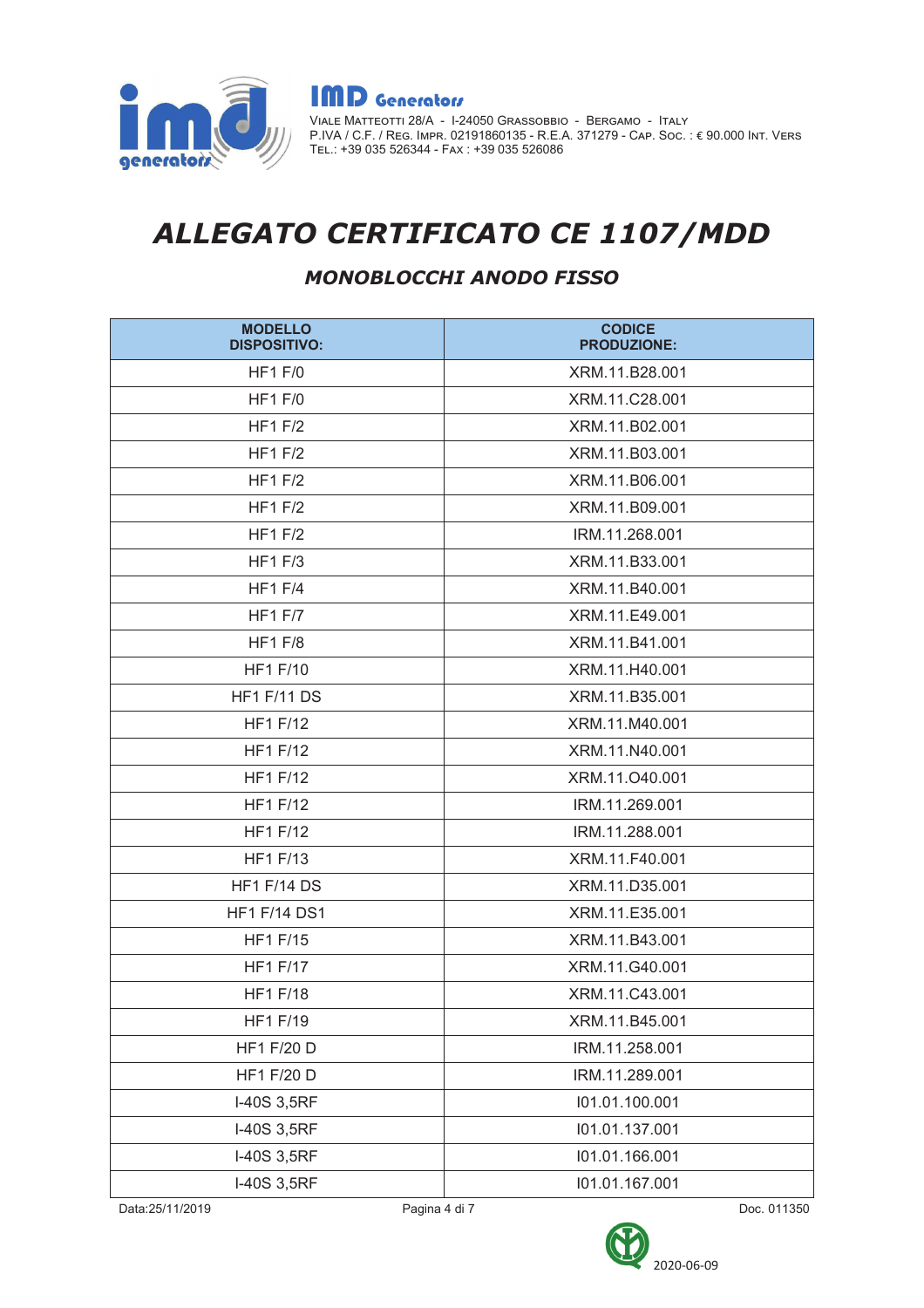

| <b>MODELLO</b><br><b>DISPOSITIVO:</b> | <b>CODICE</b><br><b>PRODUZIONE:</b> |
|---------------------------------------|-------------------------------------|
| I-40S 3,5RF                           | 101.01.187.001                      |
| I-40S 3,5RF                           | 101.01.172.001                      |
| I-40S 3,5RF                           | 101.01.179.001                      |
| I-40S 3,5RF                           | 101.01.180.001                      |
| I-40S 3,5RF                           | 101.01.188.001                      |
| I-40S 3,5RF                           | 101.01.183.001                      |
| I-40S 3,5RF                           | 101.01.185.001                      |
| E-40 HF OX1,5                         | IRM.11.204.001                      |
| E-40 HF DF-151SB L                    | IRM.11.261.001                      |
| E-40 HF DF-151 C16K L                 | IRM.11.298.001                      |
| E-40 HF XR04 L                        | IRM.11.262.001                      |
| E-40 HF XR04 C16K L                   | IRM.11.297.001                      |
| E-40 HF X782 L                        | IRM.11.263.001                      |
| E-40 HF OX/110 L                      | IRM.11.264.001                      |
| E-40 HF OX/110 C16K L                 | IRM.11.276.001                      |
| E-40 HF OX1,5 C16K L                  | IRM.11.265.001                      |
| E-40 HF KL25 L                        | IRM.11.266.001                      |
| E-40 HF KL10 C                        | IRM.11.267.001                      |
| E-40 HF DF-151SB-T L                  | 101.01.155.001                      |
| E-40 HF OX/125-06                     | IRM.11.270.001                      |
| E-40 HF KL3                           | IRM.11.271.001                      |
| E-40 HF D-063SR                       | IRM.11.272.001                      |
| E-40 HF OX/125                        | IRM.11.299.001                      |
| E-40 HF OX/125                        | IRM.11.302.001                      |
| MHF20K3 OX/110-5                      | IRM.11.222.001                      |
| MHF20K5 OX/110-15                     | IRM.11.223.001                      |
| MHF20K3 OX/110                        | 101.01.117.001                      |
| MHF20K3 OX/110                        | IRM.11.224.001                      |
| MHF20K5 OX/110-5                      | IRM.11.258.001                      |
| MHF20K3 XR04                          | IRM.11.259.001                      |
| MHF20K3 F115                          | IRM.11.260.001                      |
| <b>MHF20K5 KL10</b>                   | IRM.11.237.001                      |
| MHF20K5 XR06                          | IRM.11.290.001                      |
| MHF20K5 OX/110-2                      | IRM.11.238.001                      |
| MHF20K5 OX/110-5                      | IRM.11.240.001                      |
| MHF20K5 OX/110-5                      | IRM.11.242.001                      |

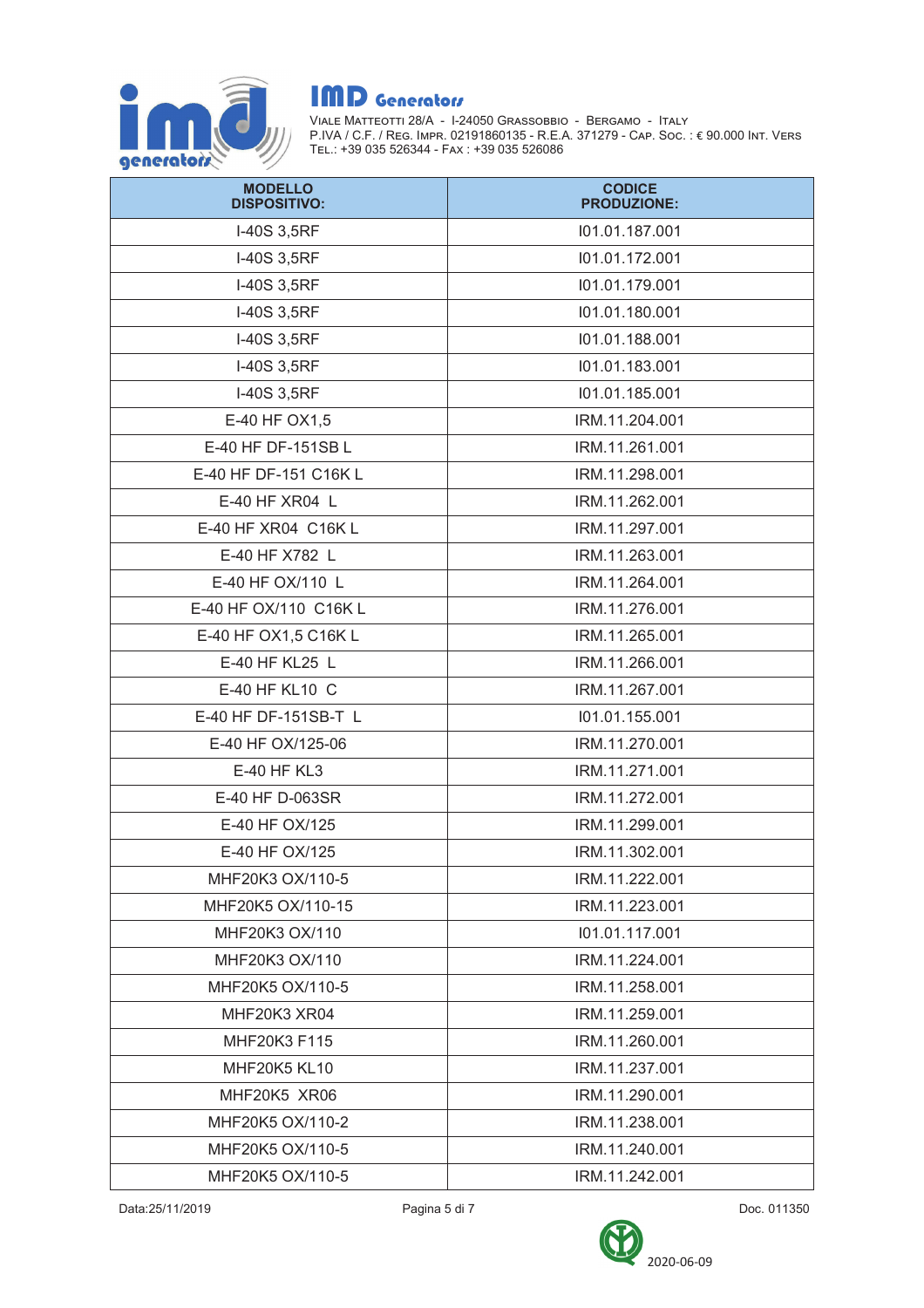

**IMD** Generators VIALE МАТТЕОТТІ 28/A - I-24050 GRASSOBBIO - ВЕRGAMO - ITALY<br>P.IVA / C.F. / REG. IMPR. 02191860135 - R.E.A. 371279 - Cap. Soc. : € 90.000 INT. VERS<br>TEL.: +39 035 526344 - Fax : +39 035 526086

## ALLEGATO CERTIFICATO CE 1107/MDD

### GENERATORE H.V.

| <b>MODELLO</b><br><b>DISPOSITIVO:</b> | <b>CODICE</b><br><b>PRODUZIONE:</b> |
|---------------------------------------|-------------------------------------|
| HF1 G                                 | XRG.14.A02.001                      |
| $HF1$ G/2                             | XRG.14.A01.001                      |
| <b>HF1 G/2</b>                        | XRG.14.A09.001                      |
| <b>HF1 G/2</b>                        | XRG.14.A08.001                      |
| <b>HF1 G/3</b>                        | XRG.14.A05.001                      |
| <b>HF1 G/4</b>                        | XRG.14.A16.001                      |
| <b>HF1 G/5</b>                        | XRG.14.A06.001                      |
| <b>HF1 G/6</b>                        | XRG.14.A10.001                      |
| <b>HF1 G/7</b>                        | XRG.14.B01.001                      |
| <b>HF1 G/8</b>                        | XRG.14.B08.001                      |
| <b>HF1 G/9</b>                        | XRG.14.A11.001                      |
| <b>HF1 G/10</b>                       | XRG.14.B10.001                      |
| <b>HF1 G/11</b>                       | XRG.14.B06.001                      |
| <b>HF1 G/12</b>                       | XRG.14.A17.001                      |
| <b>HF1 G/13</b>                       | XRG.14.B18.001                      |
| <b>HF1 G/14</b>                       | XRG.14.B19.001                      |
| <b>HF1 G/15</b>                       | XRG.14.C06.001                      |
| <b>HF1 G/16</b>                       | XRG.14.B11.001                      |
| <b>HF1 G/17</b>                       | XRG.14.B09.001                      |
| <b>HF1 G/18</b>                       | XRG.14.B20.001                      |
| <b>HF1 G/19</b>                       | XRG.14.B16.001                      |
| <b>HF1 G/20</b>                       | XRG.14.C20.001                      |
| <b>HF1 G/21</b>                       | XRG.14.B21.001                      |
| <b>HF1 G/22</b>                       | XRG.14.B22.001                      |
| <b>HF1 G/23</b>                       | XRG.14.T01.001                      |
| <b>HF1 G/24</b>                       | XRG.14.T02.001                      |
| <b>HF1 G/25</b>                       | XRG.14.B17.001                      |
| <b>HF1 G/26</b>                       | XRG.14.C19.001                      |
| <b>HF1 G/26</b>                       | IRG.14.201.001                      |
| <b>HF1 G/27</b>                       | XRG.14.C08.001                      |
| <b>HF1 G/28</b>                       | XRG.14.C16.001                      |
| <b>HF1 G/29</b>                       | XRG.14.D21.001                      |